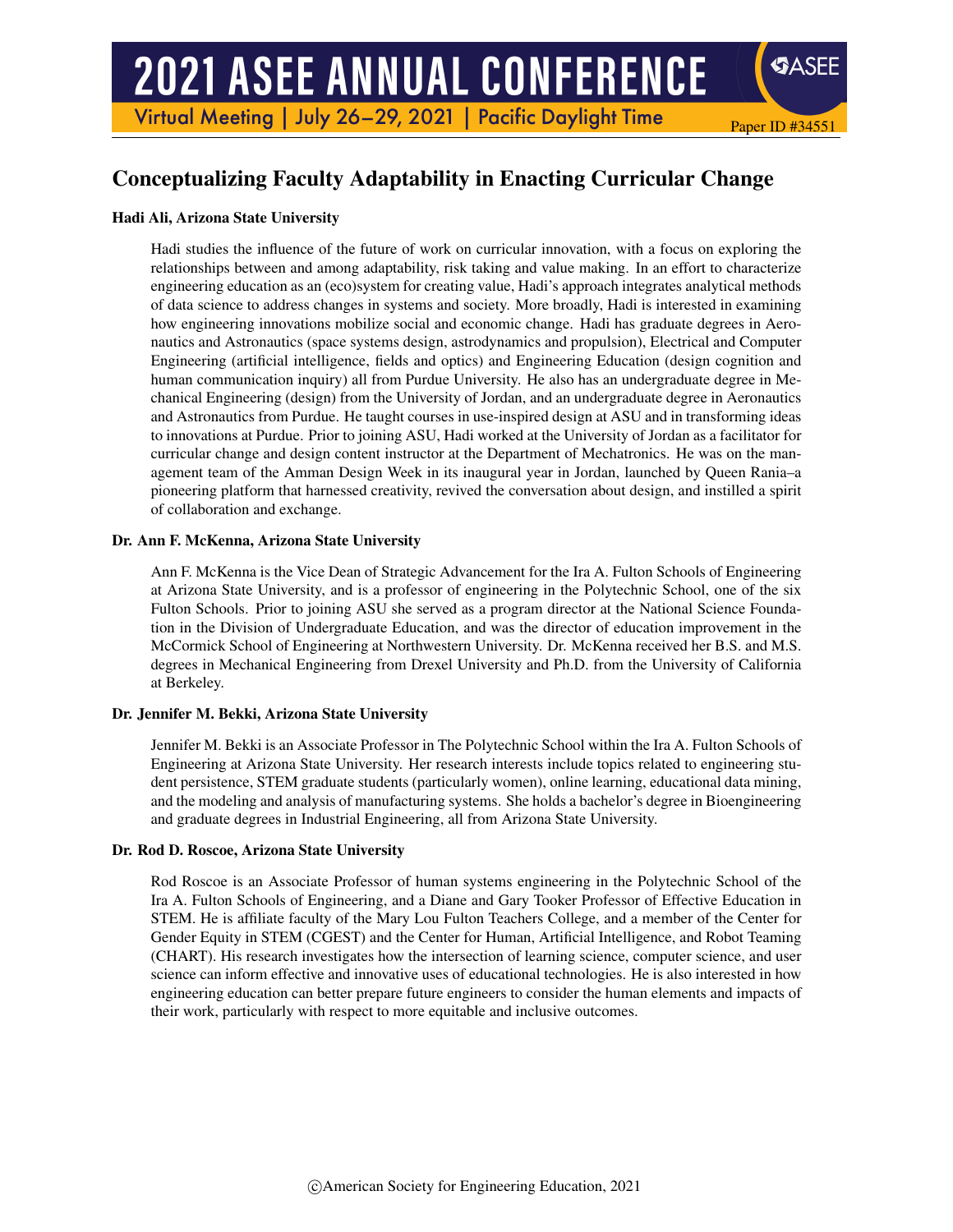## **Conceptualizing faculty adaptability in enacting curricular change**

## **Abstract**

In this theory paper, we seek to conceptualize faculty adaptability as self-regulation during curricular change. We highlight the expanded set of responsibilities that faculty engage with as part of their effort to (re)shape the engineering curriculum. Based on the literature, we illustrate how adaptability is multifaceted; it has different aspects that are manifested differently in different contexts. Moreover, this research conceptualizes a university as an environment that represents dynamic contexts. Consequently, faculty do not have fixed tasks; rather, they engage in broad roles. Although knowledge about effective teaching and learning exists, and theories of change strategies are considered, the lack of the understanding of the behavior of engineering faculty as change agents, and as the unit of analysis, during the process of change, remains a major contributor against more robust change efforts. Without the comprehensive understanding of the adaptability of key change agents in the educational system, and as they respond to dynamic and changing contexts, the effective enacting of curricular change initiatives remains unfulfilled. Ultimately, we aim to use this conceptual model to compare faculty adaptability in different contexts of curricular change.

## **1. Calls for change in engineering education: Enabling change agents**

Calls for change in engineering education has constantly been shaped by "changing times and paradigms" (Felder, 2004, p. 32). The *context* within which engineering graduates are educated, and are expected to contribute in the workplace, has always been a dominant factor in frameworks for calls for change (Jamieson & Lohmann, 2009). Characteristics of the context such as the influence of the global economy, the knowledge-based economy, changing demographics, increased integration among engineering disciplines and environmental factors are just some examples (Katehi et al., 2004). In many of the national reports that call for change in engineering education, the lack of preparation of engineering graduates to address the challenges of a changing world are cited (e.g., Duderstadt, 2008; National Academy of Engineering [NAE], 2005; National Research Council [NRC], 2007; National Science Board [NSB], 2007; Nielsen, 2011). The reports do not only cite the quality of outcomes but also point the to the lack of comprehensive understanding of the learning process (e.g., NAE, 2005) affecting both the design of the engineering curriculum and the delivery of the curriculum (Duderstadt, 2008).

In addition to characterizing the problem, national as well as international calls for change, tend to provide solutions in the form of recommendations. Proposed recommendations include addressing pedagogy issues, such as student-centeredness and authentic learning experiences, which integrate into the curriculum the humanities, global competencies, teamwork and communication skills (Borri & Maffioli, 2007; King, 2008; Nielsen, 2011). However, challenges exist in implementing these recommendations (Borrego, Froyd, & Hall, 2010; NSF, 2008). Recommendations characterize *what* engineering education should look like with little attention to *how* to implement change (ASEE, 2009). See, for example, a list of recommendations provided by the ASEE report on *Creating a culture for scholarly and systematic innovation in engineering education* (2009), Table 1. The suggested actions are listed for engineering faculty, chairs and deans. The recommendations are provided in broad terms without clear articulation of the realization process of these aspirations. Investments in understanding effective pedagogies have been made (Borrego et al., 2010; NRC, 2012; Prince & Felder, 2006). However, challenges continue to exist for faculty to adopt and scale research-based pedagogies and interventions (ASEE, 2009; 2012; NRC, 2012; PCAST, 2012). The same ASEE report (2009) cites the following quote about the hardest part of change: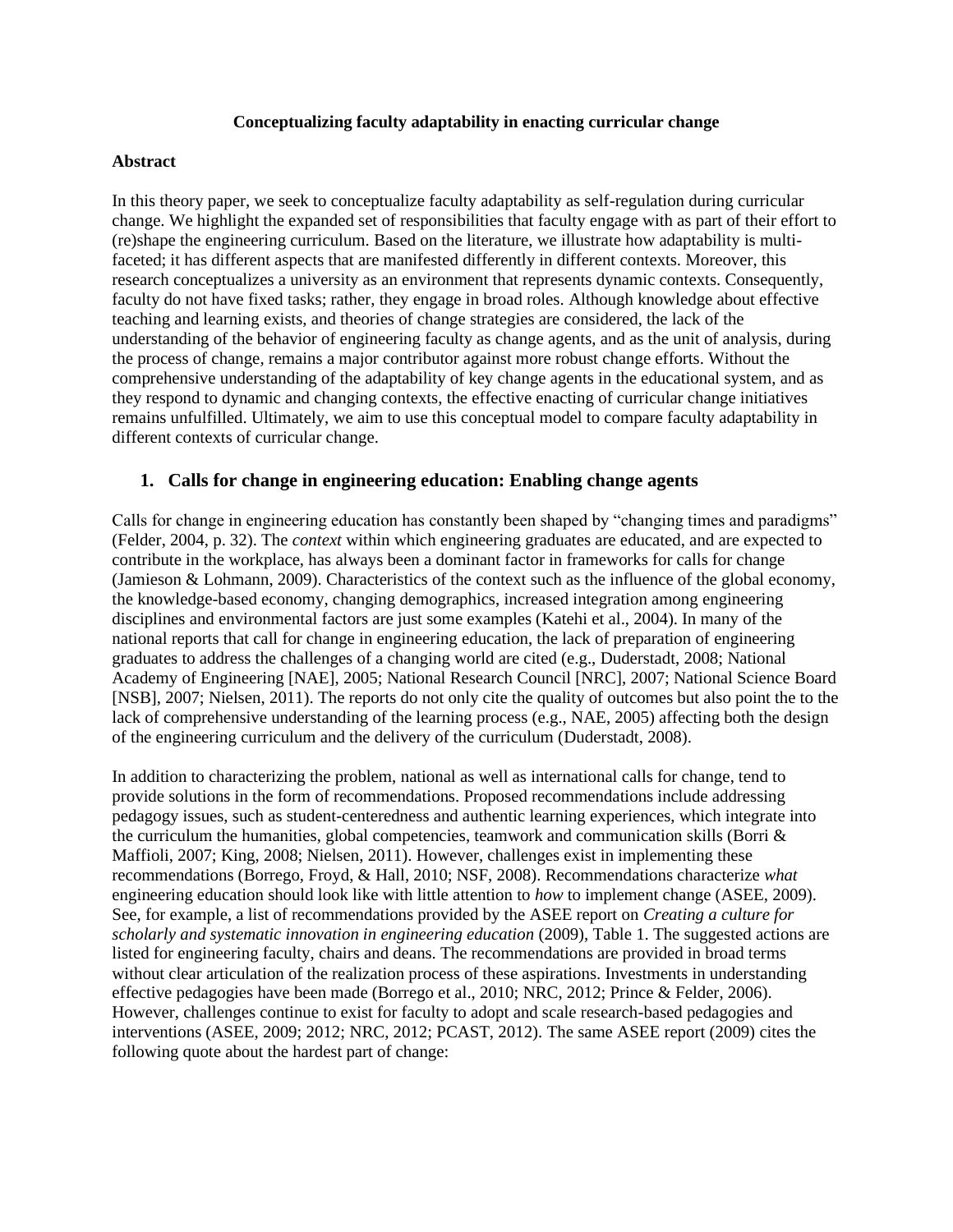"The hard part of being adaptive and innovative is that often it forces us to change ourselves, our environments, or both. These changes can evoke strong emotions and take us away from our momentary efficiencies and comfort zones by forcing us to unlearn old skills, [and] tolerate momentary chaos and ambiguity in order to move forward..." (Bransford, 2007, p. 2)

*Table 1. Suggested actions for individuals in the educational system, including faculty, offered as recommendations for change in engineering education. Suggested actions often lack clear mechanism for implementation. (ASEE, 2009)*

| <b>Stakeholder</b>           | <b>Suggested action</b>                                       |
|------------------------------|---------------------------------------------------------------|
| Engineering faculty, chairs, | Link engineering education practice and research<br>$\bullet$ |
| and deans                    | Support and recognize educational innovation<br>$\bullet$     |
|                              | Prepare future faculty<br>$\bullet$                           |
|                              | Integrate the curriculum<br>$\bullet$                         |
|                              | Promote learning through entrepreneurship<br>$\bullet$        |
|                              | Educate the global engineer<br>$\bullet$                      |
|                              | Develop leaders<br>٠                                          |
|                              | Promote learning through service<br>$\bullet$                 |
|                              | Enhance faculty experience                                    |

There is a need to understand the enablers and barriers for individual faculty to change. Two related factors that contribute to the challenge of implementing change are the *status-quo*, represented by organizational structures and systems that make up the educational process (Borrego et al., 2010; NSB, 2007) and *change agents*, represented by faculty and administration leaders who are willing to embrace change efforts while viewing these efforts as scholarly-sound and as based on research (Borrego & Henderson, 2014). In the past, the problem of *enabling* faculty and administration leaders to emerge as change agents to change the status quo has been characterized as a "shift" in emphasis from teaching to learning (Seymour, 2002) and as "maintaining balance" between theory and practice (Reynolds & Seely, 1993; Seely, 1999). However, efforts to guide faculty and administration leaders in the change process remain implicit (Borrego & Henderson, 2014). Although knowledge about effective teaching and learning exists, and theories of change strategies are considered, the lack of the understanding of the behavior of change agents, as a unit of analysis, during the process of change, remains a major contributor against more robust change efforts. Without the comprehensive understanding of the adaptability of key change agents in the educational system, and as they respond to dynamic and changing contexts, the effective enacting of curricular change initiatives remains unfulfilled.

## **2. Faculty roles and contributions to curricular change**

In order to effectively implement proposals for curricular change, a careful understanding of the relationship between stakeholders and the curriculum is necessary. Henderson et al. (2010, 2011) developed a categorization of strategies used to create change in STEM education. Based on their categorization, which is developed after reviewing 191 journal articles published between 1995 and 2008 on the topic, change strategies can be mapped into one of four categories: disseminating pedagogy; developing reflective teachers; enacting policy; and developing a shared vision. The categorization by Henderson et al. (2010, 2011) is consistent with other efforts to categorize theories of change (e.g., Amundsen & Wilson, 2012) and has been utilized by Borrego & Henderson (2014) to identify ways to increase the use of evidence-based teaching in engineering education. Most importantly, the framework highlights the efforts of faculty as agents for change in all four categories. However, while the several theories are provided as suggestions for change patterns in engineering education, the link between faculty (as active agents for change) and the curriculum (as an embodiment of many of the assumptions of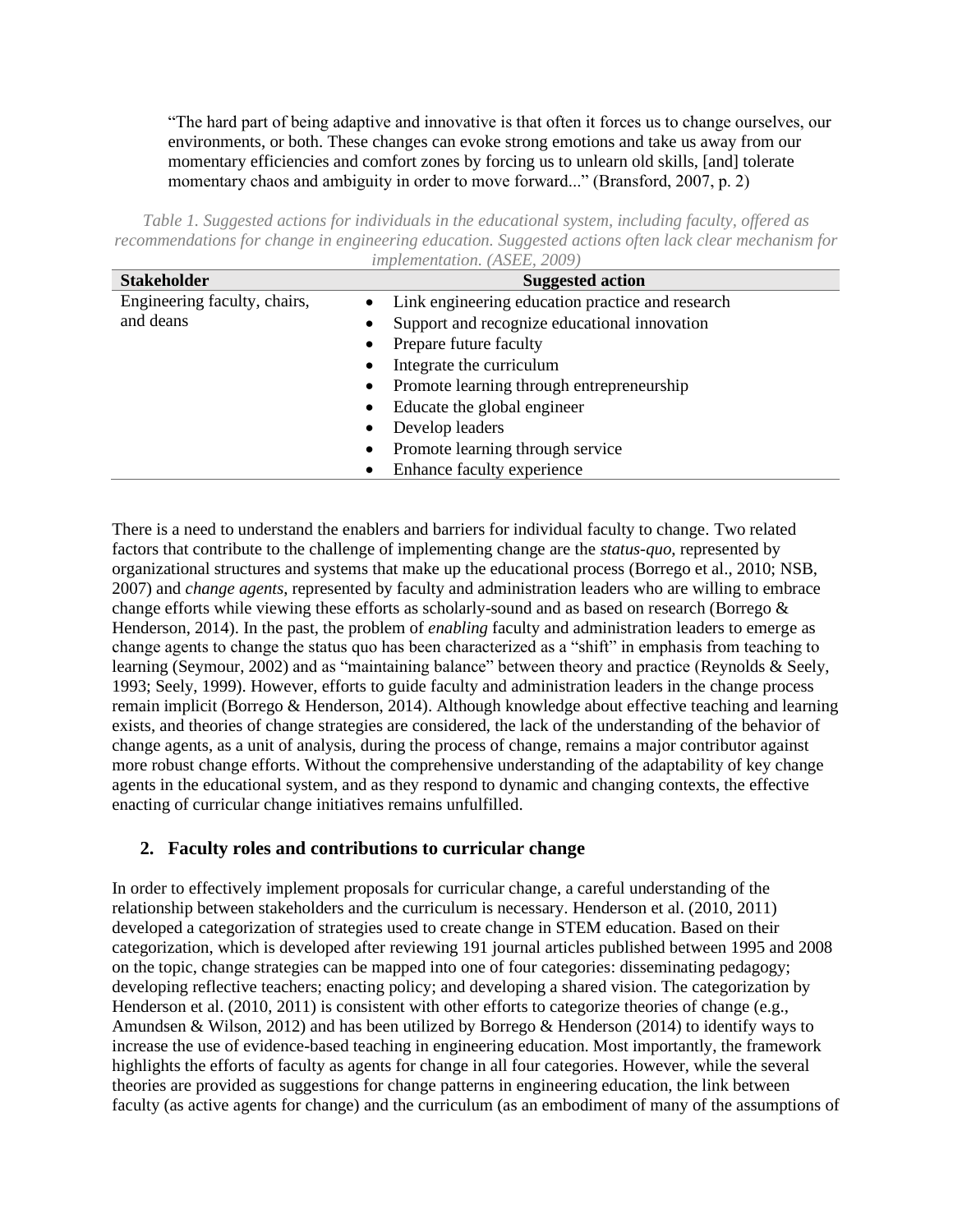the educational system) remains implicit. While change strategies consider various stakeholders, the central role that faculty play during the process remains generic and prescriptive without emphasis on *how* faculty actually respond to calls for change.

Understanding faculty roles and contribution to curricular change requires understanding the complexity in developing the "ideal curriculum." The engineering curriculum went through different waves of transformation (see, for example, Seely, 1999, 2005; Seymour, 2002; Wankat, 2004). A common theme has been bridging the gap between the preparation of graduating engineers and the needs of the workplace (Seely, 2005). The question of the fit between engineering faculty, with their focus on engineering science, and their ability to translate the theoretical applications in ways that are effective for preparing engineers has always been of concern (Walker, 1989). In the past, in most engineering curricula, students did not interact with engineering faculty until late in their sophomore year. Initial efforts to focus on design courses in the first year in the curriculum was an attempt to allow students to interact with engineering faculty early in the curriculum (Agogino, Sheppard, & Oladipupo, 1992; Pavelich, Olds, & Miller, 1995). At the same time, challenges started to emerge to effectively integrate design into the engineering curriculum (e.g., Crawley, 2002) and to identify effective ways for assessment (Dym et al., 2005). Some faculty were comfortable engaging in a pedagogy based on project-based learning (PBL) (Smith et al., 2005). Employers started to recognize the qualities that PBL provides for students, including communication, teamwork skills and interest in life-long learning (Oakes, Coyle, & Jamieson, 2000; Smith, 2004).

The constantly changing nature of the engineering curriculum, in concert with economic, social and global contexts, continuously call for engineering faculty to adapt, by incorporating new content as well as utilizing effective educational interventions. A recent study on *The Global State of the Art in Engineering Education* identified features that distinguish current leaders and emerging leaders in engineering education by comparing their different curricular approaches (Graham, 2018). Some of the identified curricular features included design- and make-based learning, collaborative cultures, academic rigor in the engineering fundamentals, multidisciplinarity, work-ready environments and self-directed learning (Graham, 2018). Additionally, pedagogical features associated with current leaders included "technology-based extra-curricular activities" and "emerging capabilities in online and blended learning" (p. 30). The expansive and evolving nature of the engineering curriculum, in terms of both content and form, points to the changing nature of the role of faculty.

The engineering curriculum exists in a context; many of the change calls are initiated by external factors influencing the engineering curriculum. However, the actual realization of these calls falls upon the engineering faculty as change agents. Without the contribution of faculty, the implementation of change is not robust (Besterfield‐Sacre et al., 2014). Faculty are being asked to engage in structured change efforts (Henderson, Finkelstein, & Beach, 2010), to work together in interdisciplinary groups (Henderson et al., 2008) and to become partners in the change process (Henderson & Dancy, 2008; Henderson et al., 2010). However, while there is a recognition of the fundamental role that faculty play, no sufficient attention has been given to their adaptability in response to change.

Individual characteristics have been identified as a constraint on faculty's willingness to engage in change (Murray & Macdonald, 1997; Norton et al., 2005; Prosser & Trigwell, 1999). Furthermore, the reward system and the already existing expectations in the engineering disciplines have been brought into attention as barriers to change (Besterfield‐Sacre et al., 2014). Faculty have an individual agency to make decisions that is not usually attuned to in change proposals (Kezar & Eckel, 2002; Wejnert, 2002). Different change proposals assume immediate adoption from faculty, when in reality the lack of willingness to adapt, or only superficial adoption results in ineffective change (Henderson, 2005; Henderson & Dancy, 2005; Seymour, DeWelde, & Fry, 2011). Table 2 lists aspects of the role of faculty that are not considered early in calls for change and end up being considered as barriers for change.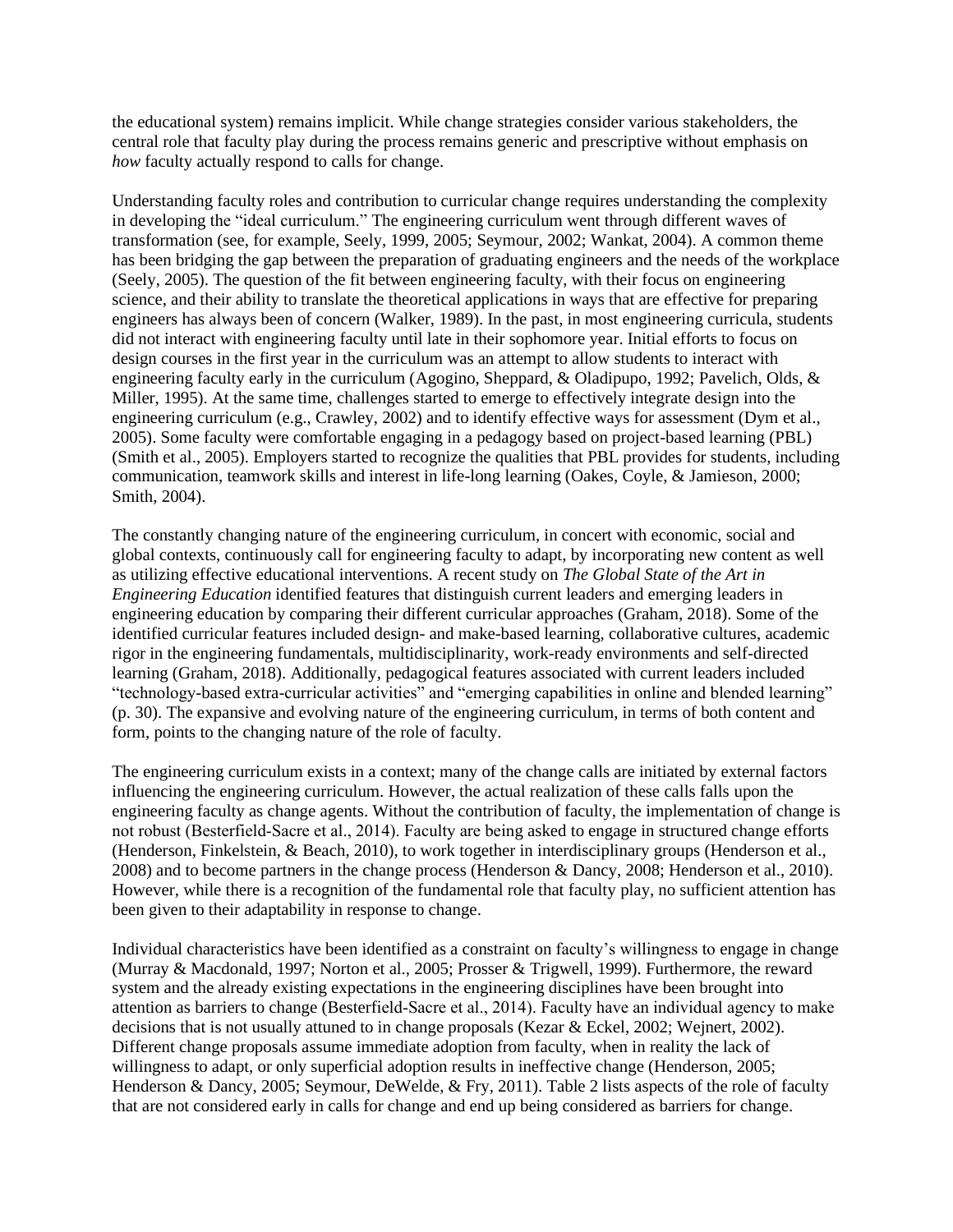*Table 2. Faculty attributes as conceived in the literature to be barriers to change. (Adapted from Besterfield‐Sacre et al., 2014).*

| Faculty attributes that are cited as barriers to change |
|---------------------------------------------------------|
| Expectations of content coverage                        |
| Limited instructor time                                 |
| Lack of training                                        |
| Departmental norms<br>$\bullet$                         |
| Dealing with student resistance                         |
| Dealing with class size and room layout                 |
| Time structure                                          |
| Institutional reward system<br>$\bullet$                |
| Institutional culture                                   |
| Research priorities                                     |

## **3. Studying faculty adaptability**

Adaptability can be broadly defined as the willingness to change behavior. The change in behavior can be either in response to change in the environment, *reactively* (Pulakos et al., 2000), or for making necessary modifications to attain new goals, *proactively* (Griffin and Hesketh, 2003). Because this study focuses on examining faculty's ability to respond to curricular change in different contexts, understanding performance adaptability in dynamic and changing situations is necessary. Research over the past two decades on performance adaptation has witnessed substantial growth, with the majority of the research coming from management and organizational literature (Baard, Rench, & Kozlowski, 2014). Adaptability has been described as a phenomenon that can be promoted at the individual- (Macey & Schneider 2008; Shoss et al., 2012; Stokes et al.; 2010), team- (Driskell et al., 2006; Wiedow & Konradt, 2011), and organizational levels (Birdi et al., 2008; Sonenshein, 2010). Internal and external factors have been found to influence the nature (what), levels (where) and mechanisms (how) of adaptation (Baard et al., 2014).

Following the conceptual taxonomy developed by Baard et al. (2014), performance adaptability as a phenomenon can be viewed from a *domain-general* perspective or *domain-specific* perspective. The domain-general perspective situates adaptability as a generic capability with the underlying assumption that adaptability is a stable trait which can be generalized across domains (Ployhart & Bliese, 2006; Pulakos et al., 2000; Pulakos et al., 2002). In this generic perspective, adaptability was examined by (1) studying job performance of individuals; or (2) by comparing adaptability across individuals. Alternatively, in the *domain-specific* perspective, adaptability is assumed to require knowledge and skills that are unique to the domain within which it is applied (Holyoak, 1991; Kanfer & Ackerman, 1989). In this specific perspective, adaptability was examined by (1) comparing change in performance from routine to novel tasks; or (2) observing change of performance as a process over time.

Because most of studies on adaptability come from the literature in management and organizational theory, a gap exists in the study of *faculty* adaptability. Adaptation is a broad concept that can be applied to different levels of organizational structures. As described before, a significant portion of the literature describes aspects of faculty willingness to change (e.g., Clark et al., 2004; Matusovich et al., 2014) or reflective practice (Borrego, 2007; Mettetal, 2001). However, in the proposed conceptualization of faculty adaptability, the focus is on integrating *mechanisms* of adaptation as applied to *faculty responses* as active individuals in curricular change. Faculty members are unique in an organizational structure for different reasons. First, their level of commitment is not always for the institution they work for as they are members of broad research communities and fields of study. Second, faculty members possess higher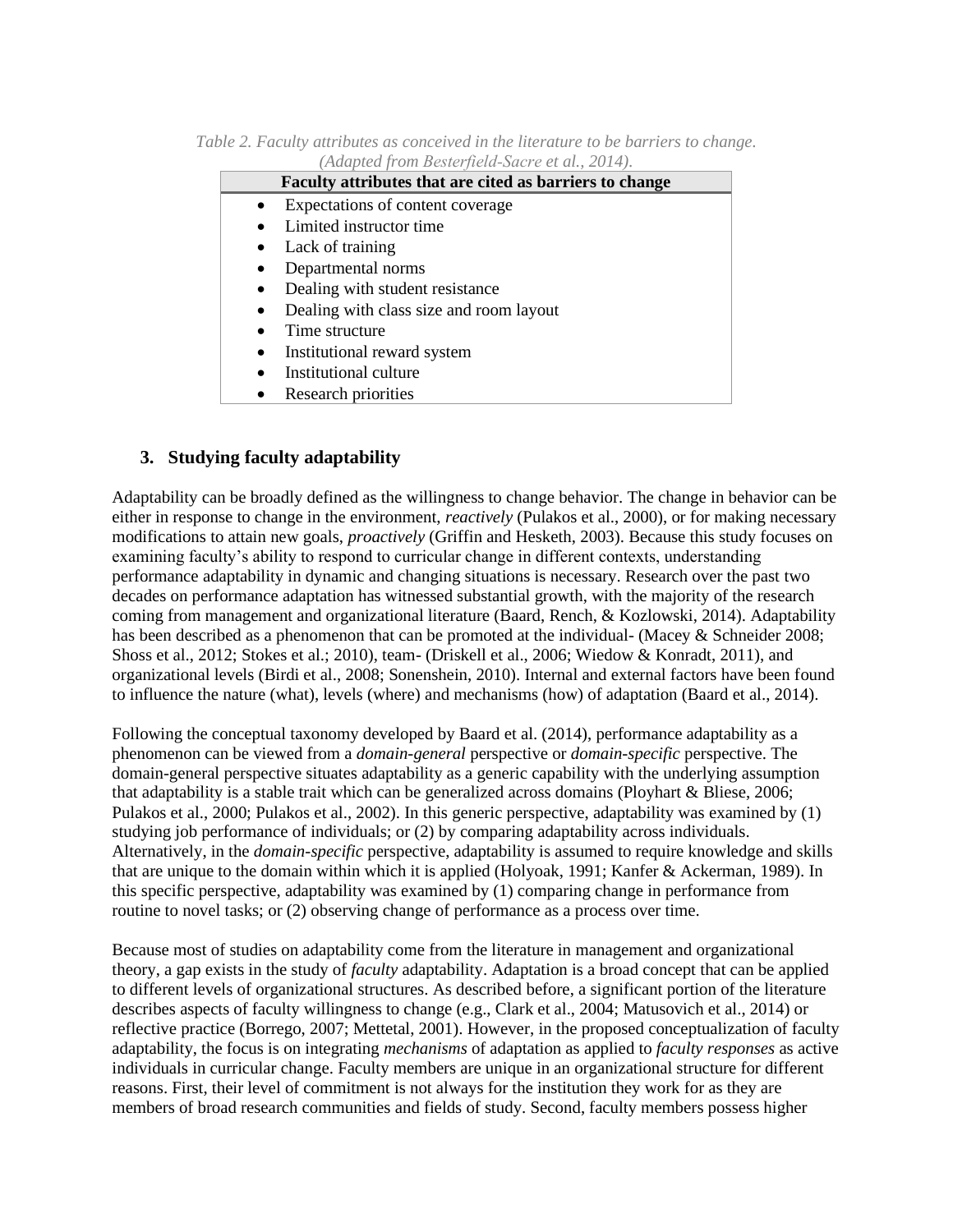levels of autonomy which enable them to work with minimal supervision compared to other professions. Third, faculty members motivation for change (or response to change) is largely driven by research and discovery and not just by the desire to be promoted in an organizational hierarchy or to fulfill prescribed tasks. All these factors make the study of faculty adaptability a unique one and one of interest.

## **4. Conceptualizing adaptability as self-regulation**

## *4.1 Self-regulation as a framework: Underlying assumptions*

Self-regulation involves the active construction of goals from the given information in the external environment (Azevedo, 2009; Pintrich, 2000; Zimmerman, 1986, 1989, 1990, 1994). It has been used widely in the learning sciences to study mechanisms of learning. Some of the underlying assumptions of self-regulation as a framework is that learners are *active* in constructing goals and attempting to achieving them; that learners have *control* over their learning through their ability to monitor, control and regulate their learning; and that there is *goal or criterion* which provides the standard for assessing regulation. One more assumption underlying self-regulation is that regulatory activities act as *mediators* between the person and the context within which the person exists (Pintrich, 2000). This assumption is particularly important in this study where faculty adaptability is viewed to be context driven.

## *4.2 Models for self-regulation and link to the study of adaptability*

Several models for self-regulation exist. The triadic model, for example, links the person, self-behavior and the environment (Zimmerman, 1989). In a refined model by Zimmerman (2000), self-regulation takes a cyclical phase model, where forethought leads to performance, followed by self-reflection, Figure 1. The Winne and Hadwin model (1998) provides more granularity by including monitoring and control within each phase of learning while delineating between task definition and goal setting (Greene, & Azevedo, 2007). Pintrich (2000) provides an overview of the common themes of models of selfregulation, where models can be organized along two dimensions: (1) *phases of regulation*, which include forethought (planning or activation); monitoring; control; and reaction (reflection); and (2) *areas of regulation*, which include cognition; motivation; behavior; and context.

## *4.3 Proposed model to study faculty adaptability as self-regulation*

Our revised self-regulation model in adaptability is shown in Figure 2 below. It is inspired by the cyclical model proposed by Zimmerman (2000); however, it is modified to include a willingness aspect for each phase of the cycle. A similar modification has already been proposed by Zimmerman & Moylan (2009) who observed that individuals in demanding contexts seek personal initiative and involve more motivational aspects than passive engagement. Their modified framework added self-control and selfobservation in each phase. In the forethought (or planning) phase, in particular, they added task analysis of self-motivation beliefs as part of the phase. The operationalization of the definition of each phase as it applies to faculty adaptability is provided in Table 3. In the discussion below, the integration in the revised model of faculty *willingness* to engage in each phase of self-regulation as adaptation in curricular change is highlighted.

*Willingness for planning in curricular change* involves significant attention to the allocation of *time* and *effort*. Planning is conceptualized in models of intentions and intentional planning as a behavioral intention (e.g., Gollwitzer, 1996). In such models, willingness for planning represents a formation of intention that is linked to subsequent behaviors (Ajzen, 1988, 1991) and is largely based on theories of achievement motivation (Ames, 1992; Dweck & Leggett, 1988; Wolters, Yu, & Pintrich, 1996). *Willingness for adjusting in curricular change* represents the faculty's control and regulation of behavior. Adjusting has the aspect of persistence (Karabenick & Sharma, 1994) and is an indicator for motivation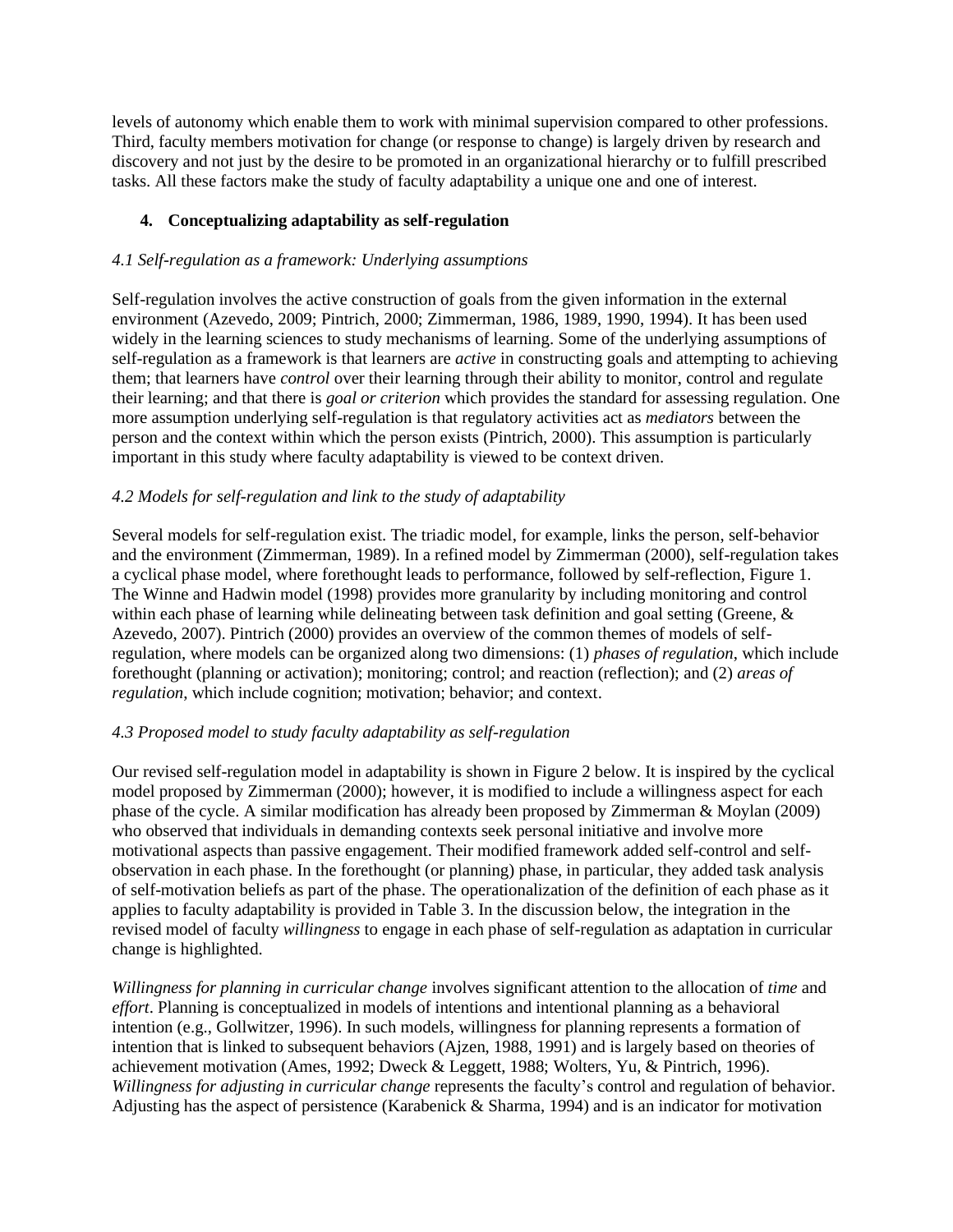(Nelson-Le Gall, 1981, 1985). The link between adjusting, as a behavioral area of regulation, and willingness, as an affective area of regulation, can be explained as an attempt to "control anxiety and selfworth" (Pintrich, 2000, p. 468) in anticipation of reward or in avoidance of consequences (Weiner, 1986; Zimmerman & Kitsantas, 1997). *Willingness for reflecting on curricular change* involves observing one's performance, with the motivation of assessing outcomes with respect to goals (Baker 1979; 1989; Schneider & Pressley, 1997; Schraw et al., 1995). An environment that enables self-observation (Zimmerman & Martinez-Pons, 1986) and self-experimentation (Zimmerman, 1998, 2000) during the activity is usually an environment that induces effective self-monitoring.



*Figure 1. The cyclical phase model of self-regulation (Zimmerman, 2000).*



*Figure 2. Conceptualization of adaptability as self-regulation in this study.*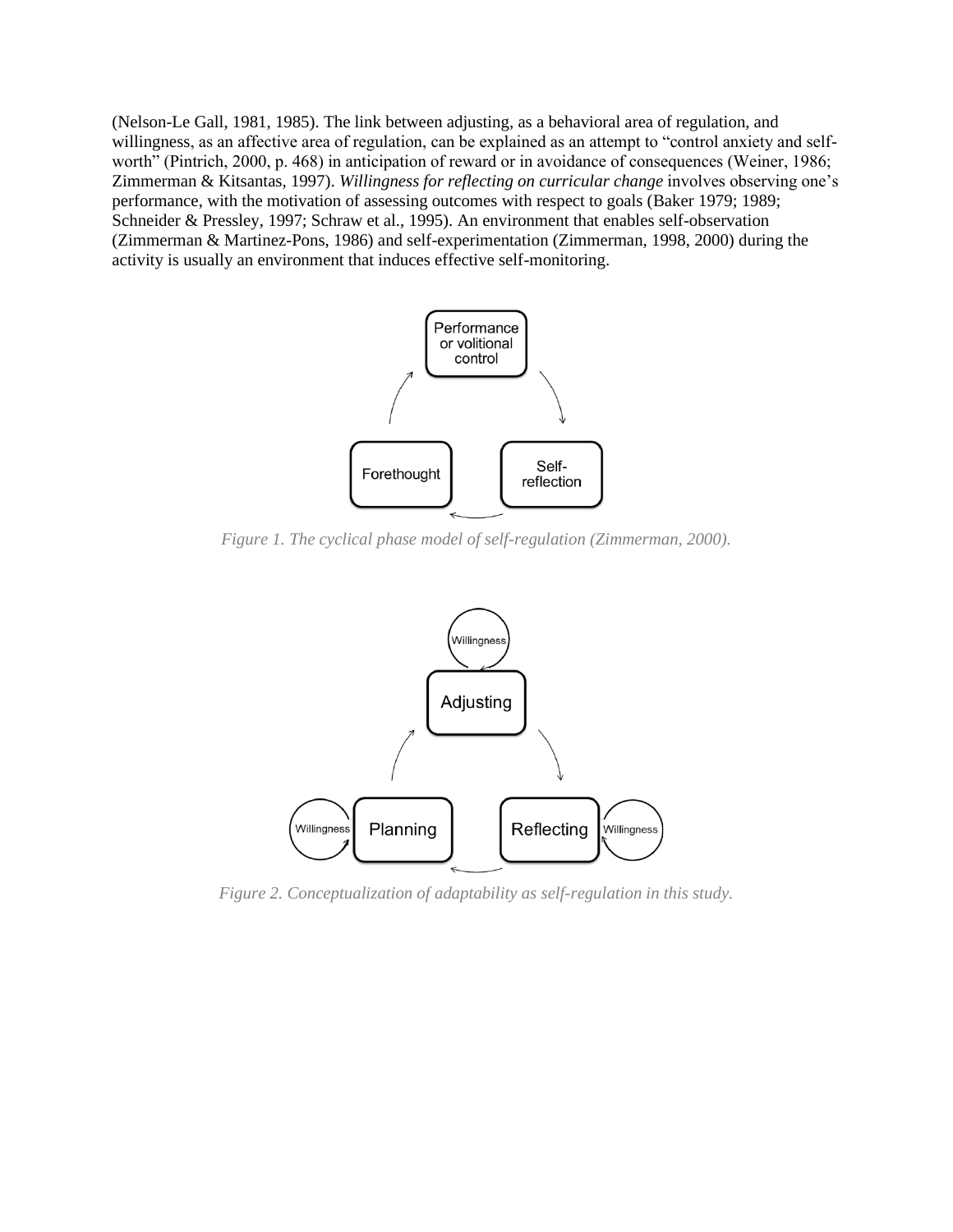| <b>Phase</b>    | <b>Definition</b>                                                                |
|-----------------|----------------------------------------------------------------------------------|
| Planning        | Planning involves target goal setting of task-specific goals that can be used to |
|                 | guide behavior, in general, and for monitoring, in particular                    |
| Self-reflection | Self-reflection is the efficacy of exhibiting cognitive judgement and change of  |
|                 | behavior as a result of affective reaction, evaluation of tasks or evaluation of |
|                 | context                                                                          |
| Adjusting       | Adjusting is the efficacy of changing behavior due to observed negative          |
|                 | discrepancies between a goal and current state                                   |
| Willingness     | Willingness involves being open to change and acting based on plans, previous    |
|                 | information or other internal or external factors                                |

*Table 3. Operational definitions for the various phases of self-regulation for the purpose of study faculty adaptability.* 

## **5. Summary and future work: developing an instrument for studying context-driven adaptability**

Faculty are being asked to engage in a variety of activities that are changing in nature and scope (ASEE, 2012; NAE, 2005; PCAST, 2012). Calls for change in engineering education continue to ask of faculty to master an expanded set of responsibilities. Role theory contrasts between fixed, formalized tasks, which can be evaluated in terms of proficiency behavior, and emergent work roles, which can be evaluated in terms of adaptive behavior (Ilgen & Hollenbeck, 1991). In this framing, the nature of work roles is linked with the contexts in which they exist (Griffin, Neal, & Parker, 2007).

Faculty members tend to value autonomy; self-driven innovations (vs. administrative-driven); inclusive opportunities for feedback; community; recognition and efficacy (Bolman & Deal, 1991; Borrego & Henderson, 2014; Guerra et al., 2014). The *context* of curricular change shapes the behavior that is valued in the organization for effective work (Scott & Davis 2015; Thomson, 2003). Previous studies of change in engineering education did not account for the full range of behaviors that faculty are expected to contribute in order for successful implementation of change (Borrego et al., 2010; NRC, 2012; Prince & Felder, 2006). Challenges exist in the implementation of effective strategies, including adoption and scaling-up, where faculty emerge as central change agents in affecting change in the college education experience (Bekki et al., 2017; Borrego & Henderson, 2014). Future work intends to develop an instrument, based on the conceptualizing of faculty adaptability as self-regulation, to compare faculty adaptability in different curricular change contexts.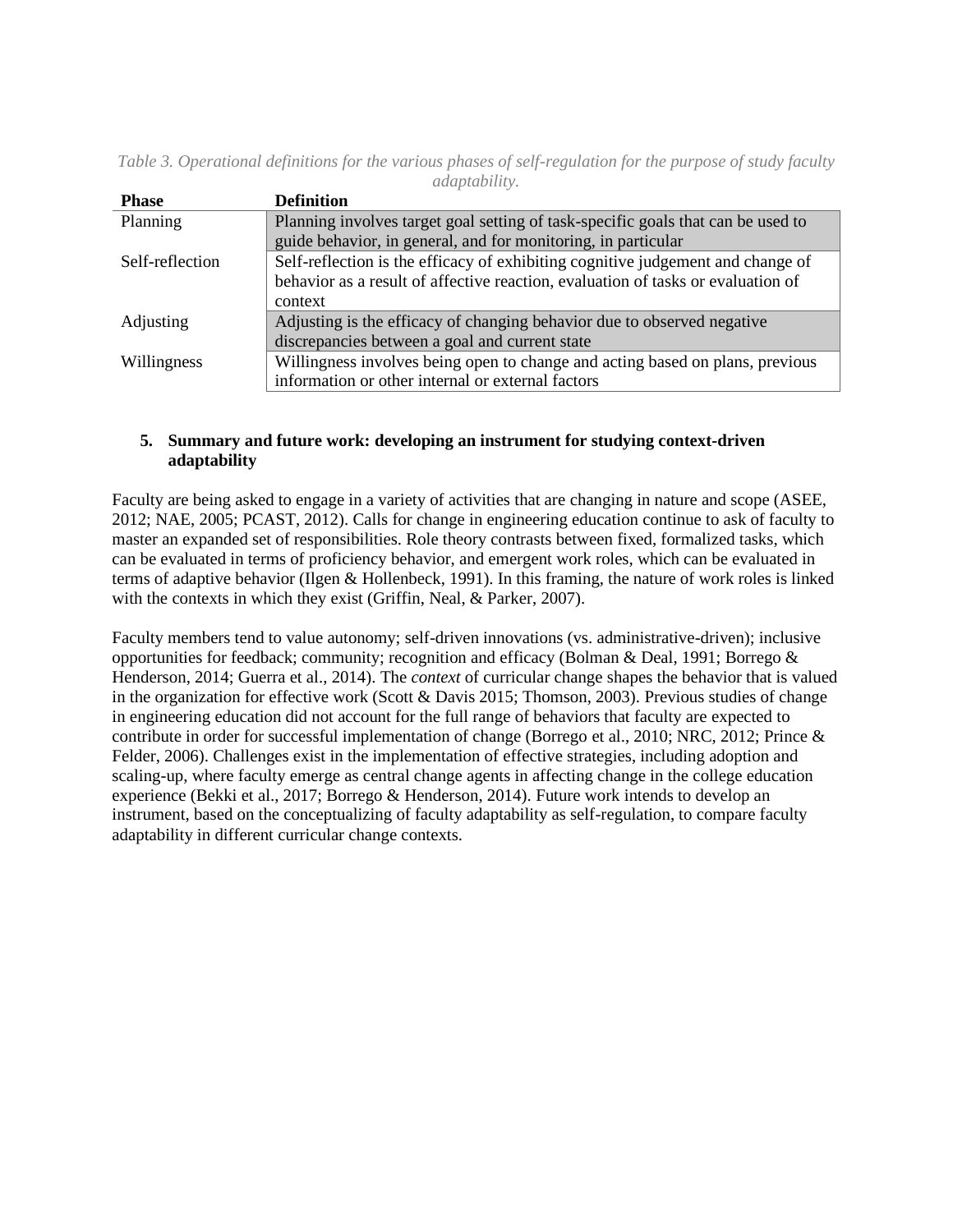## **References**

Agogino, A.M., Sheppard, S.D., & Oladipupo, A. (1992) "Making Connections to Engineering During the First Two Years," *Proceedings of the Frontiers in Education Conference*. Institute of Electrical and Electronic Engineers (IEEE).

Ajzen, I. (1988). *Attitudes, personality, and behavior.* Chicago: Dorsey Press.

Ajzen, I. (1991). A theory of planned behavior. *Organizational Behavior and Human Decision Processes, 50,* 179-211.

American Society for Engineering Education. (2009). *Creating a culture for scholarly and systematic innovation in engineering education: Ensuring U.S. engineering has the right people with the right talent for a global society.* Washington, DC: American Society for Engineering Education.

American Society for Engineering Education. (2012). *Innovation with impact: Creating a culture for scholarly and systematic innovation in engineering education.* Washington, DC: American Society for Engineering Education.

Ames, C. (1992). Classrooms: Goals, structures, and student motivation. *Journal of Educational Psychology, 84,* 261-271.

Amundsen, C., & Wilson, M. (2012). Are we asking the right questions? A conceptual review of the educational development literature in higher education. *Review of Educational Research, 82*(1), 90–126. doi: 10.3102/0034654312438409

Azevedo, R. (2009). Theoretical, conceptual, methodological, and instructional issues in research on metacognition and self-regulated learning: A discussion. *Metacognition and Learning*, *4*(1), 87-95.

Baard, S. K., Rench, T. A., & Kozlowski, S. W. (2014). Performance adaptation: A theoretical integration and review. *Journal of Management*, *40*(1), 48-99.

Baker, L. (1979). Comprehension monitoring: Identifying and coping with text confusions. *Journal of Reading Behavior, 11,* 365-374.

Baker, L. (1989). Metacognition, comprehension monitoring, and the adult reader. *Educational Psychology Review, 1,* 3-38.

Bekki, J., Ayela-Uwangue, A., Brunhaver, S., Kellam, N., Lande, M., & McKenna, A. (2017, June). I want to try that too! Development of a conceptual framework for interventions that encourage pedagogical risk taking among faculty. In *ASEE Annual Conference and Exposition, Conference Proceedings* (Vol. 2017).

Besterfield-Sacre, M., Cox, M. F., Borrego, M., Beddoes, K., & Zhu, J. (2014). Changing engineering education: Views of US faculty, chairs, and deans. *Journal of Engineering Education*, *103*(2), 193-219.

Birdi, K., Clegg, C., Patterson, M., Robinson, A., Stride, C. B., Wall, T. D., & Wood, S. J. (2008). The impact of human resource and operational management practices on company productivity: A longitudinal study. *Personnel Psychology*, 61: 467-501.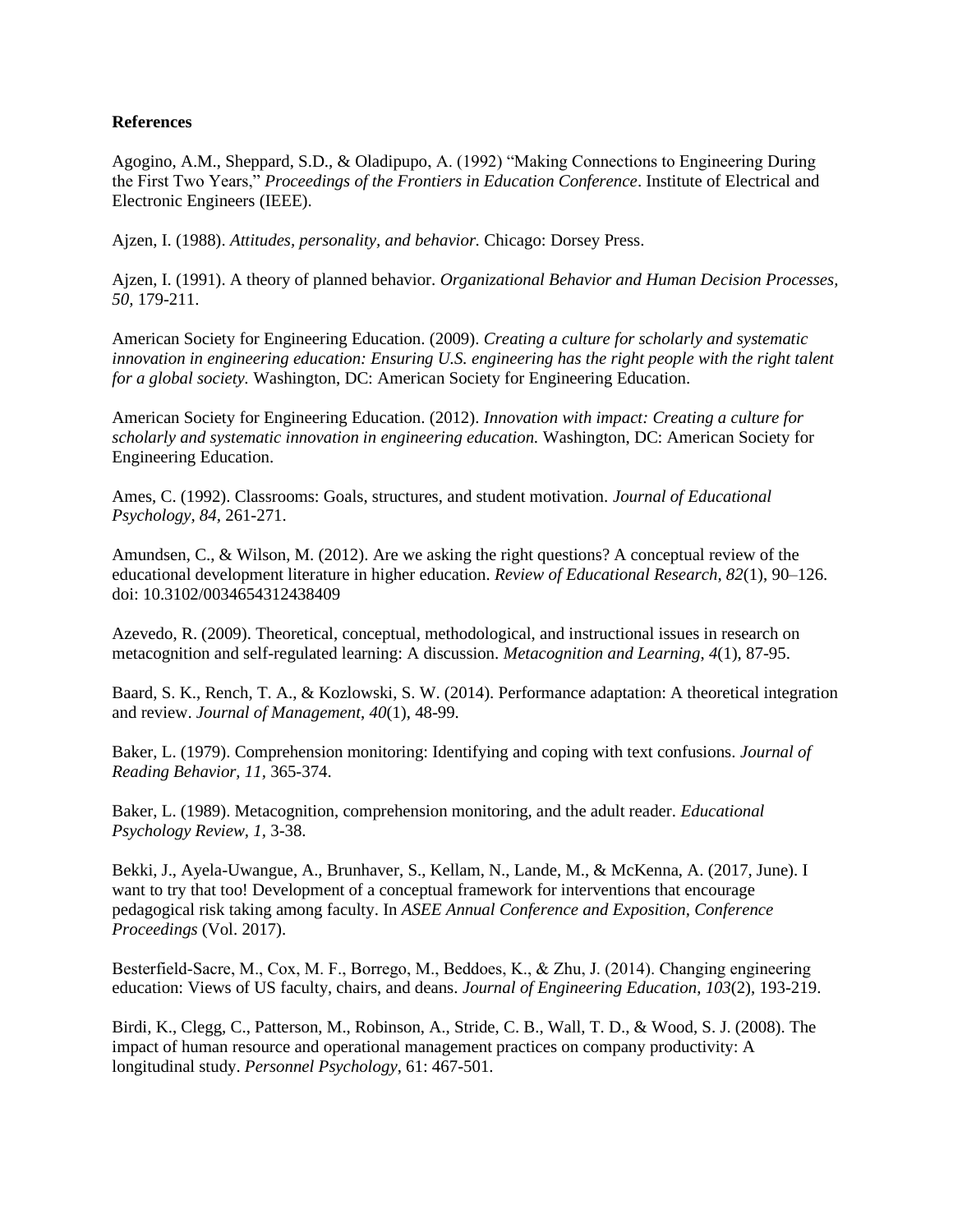Bolman, L. G., & Deal, T. E. (1991). Leadership and management effectiveness: A multi-frame, multi sector analysis. *Human Resource Management, 30*(4), 509–34.

Borrego, M. (2007). Conceptual difficulties experienced by engineering faculty becoming engineering education researchers. *Journal of Engineering Education, 96*(2), 91–102.

Borrego, M., Froyd, J. E., & Hall, T. S. (2010). Diffusion of engineering education innovations: A survey of awareness and adoption rates in U.S. engineering departments. *Journal of Engineering Education, 99*(3), 185–207.

Borrego, M., & Henderson, C. (2014). Increasing the use of evidence-based teaching in STEM higher education: A comparison of eight change strategies. *Journal of Engineering Education*, *103*(2), 220-252.

Borri, C., & Maffioli, F. E. (2007). *Re-engineering engineering education in Europe.* Florence, Italy: Teaching and Research in Engineering in Europe (TREE): SOCRATES Erasmus Thematic Network.

Bransford, J. (2007). Preparing people for rapidly changing environments. *Journal of Engineering Education 96* (1): 1-3.

Clark, M. C., Froyd, J., Merton, P., & Richardson, J. (2004). The evolution of curricular change models within the foundation coalition. *Journal of Engineering Education*, *93*(1), 37-47.

Crawley, E.F. (2002) "Creating the CDIO Syllabus, A Universal Template for Engineering Education," *Proceedings of the 23rd Frontiers in Education Conference*. Institute of Electrical and Electronics Engineers (IEEE), Vol. 2.

Driskell, J. E., Goodwin, G. F., Salas, E., & O'Shea, P. G. (2006). What makes a good team player? Personality and team effectiveness. *Group Dynamics: Theory, Research, and Practice*, 10: 249-271.

Duderstadt, J. J. (2008). Engineering for a changing world: A roadmap to the future of engineering practice, research, and education: University of Michigan. Retrieved from http://milproj. ummu.umich.edu/publications/EngFlex%20report/index.htm

Dweck, C. S., & Leggett, E. L. (1988). A social-cognitive approach to motivation and personality. *Psychological Review,* 95, 256-273.

Dym, C., Agogino, A., Eris, O., Frey, D., & Leifer, L. (2005). Engineering design thinking, teaching, and learning. *Journal of Engineering Education, 94*(1), 103--120.

Felder, R.M. (2004). Changing times and paradigms. *Journal of Chemical Engineering Education, 38*(1), 32–33.

Gollwitzer, P. (1996). The volitional benefits of planning. In P. Gollwitzer & J. Bargh (Eds.), *The psychology of action: Linking cognition and motivation to behavior* (pp. 287-312). New York: Guilford.

Graham, R. (2018). *The global state of the art in engineering education.* Cambridge, MA: Massachusetts Institute of Technology (MIT).

Greene, J. A., & Azevedo, R. (2007). A theoretical review of Winne and Hadwin's model of selfregulated learning: New perspectives and directions. *Review of educational research*, *77*(3), 334-372.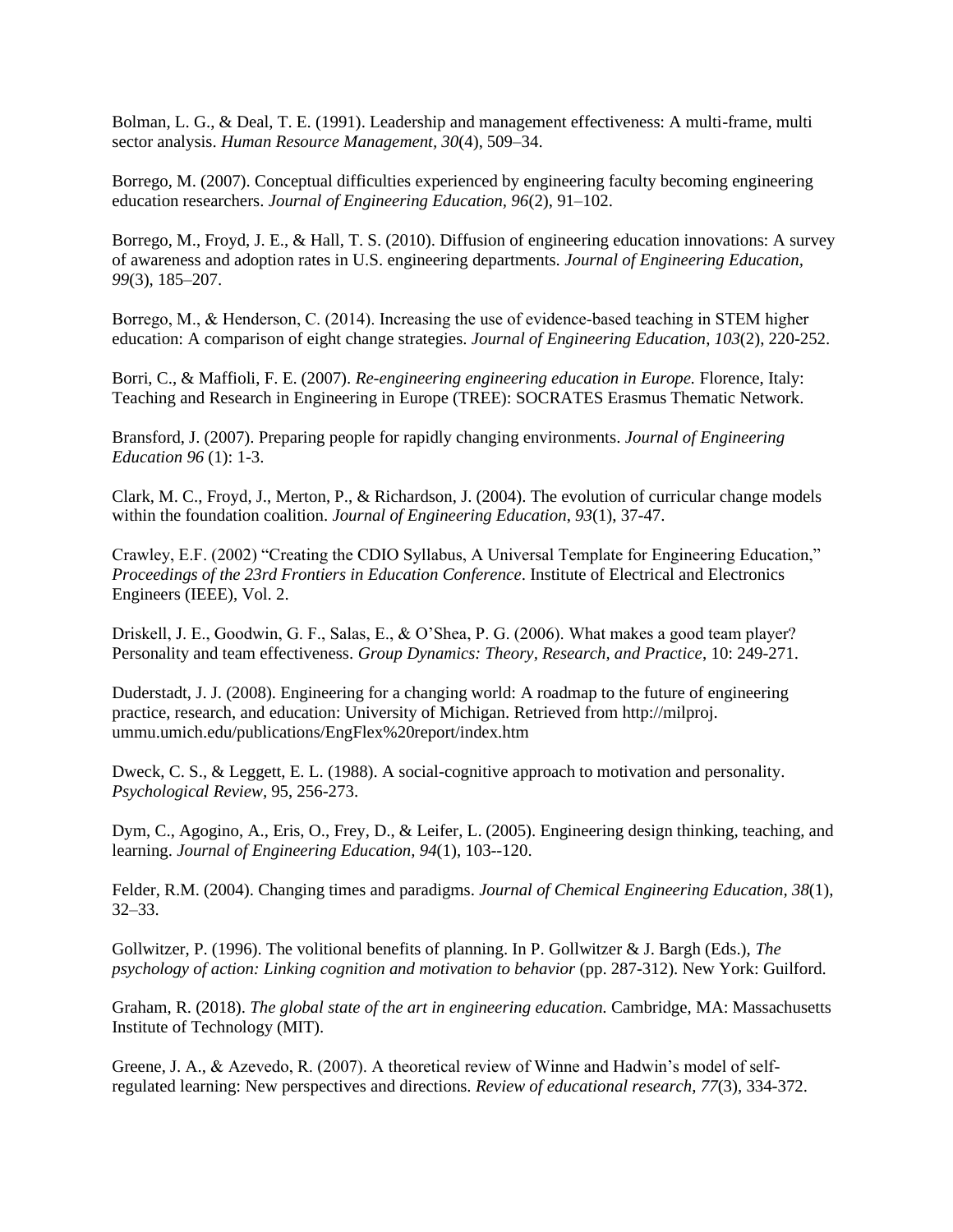Griffin, B., & Hesketh, B. (2003). Adaptable behaviours for successful work and career adjustment. *Australian Journal of Psychology*, 55: 65-73.

Griffin, M. A., Neal, A., & Parker, S. K. (2007). A new model of work role performance: Positive behavior in uncertain and interdependent contexts. *Academy of Management Journal*, 50: 327-347.

Guerra, R. C. C., Smith, K. A., McKenna, A. F., Swan, C., Korte, R., Jordan, S., ... & MacNeal, R. (2014, October). Innovation corps for learning: Evidence-based entrepreneurship™ to improve (STEM) education. In *2014 IEEE Frontiers in Education Conference (FIE) Proceedings* (pp. 1-5). IEEE.

Henderson, C. (2005). The challenges of instructional change under the best of circumstances: A case study of one college physics instructor. *American Journal of Physics, 73*(8), 778–786.

Henderson, C., Beach, A., Finkelstein, N., & Larson, R. S. (2008). *Facilitating change in undergraduate STEM: Initial results from an interdisciplinary literature review*. Paper presented at the Physics Education Research Conference, Edmonton, Canada.

Henderson, C., Beach, A., & Finkelstein, N. (2011). Facilitating change in undergraduate STEM instructional practices: An analytic review of the literature. *Journal of Research in Science Teaching, 48*(8), 952–984.

Henderson, C., & Dancy, M. H. (2005). *When one instructor's interactive classroom activity is another's lecture: Communication difficulties between faculty and educational researchers.* Paper presented at the American Association of Physics Teachers Winter Meeting, Albuquerque.

Henderson, C., & Dancy, M. H. (2008). Physics faculty and educational researchers: Divergent expectations as barriers to the diffusion of innovations. *American Journal of Physics, 76*(1), 79–91.

Henderson, C., Finkelstein, N. D., & Beach, A. (2010). Beyond dissemination in college science teaching: An introduction to four core change strategies. *Journal of College Science Teaching, 39*(5), 18–25.

Holyoak, K. J. (1991). Symbolic connectionism: Toward third-generation theories of expertise. In K. A. Ericsson and J. Smith (Eds.), *Toward a general theory of expertise*: 301-336. Cambridge, UK: Cambridge University Press.

Ilgen, D. R., & Hollenbeck, J. R. 1991. The structure of work: Job design and roles. In M. D. Dunnette & L. M. Hough (Eds.), *Handbook of industrial and organisational psychology* (2nd ed.): 165-207. Palo Alto, CA: Consulting Psychology Press.

Jamieson, L. H., & Lohmann, J. R. (2009). *Creating a Culture for Scholarly and Systematic Innovation in Engineering Education*. Washington, DC: American Society of Engineering Education.

Kanfer, R., & Ackerman, P. L. (1989). Motivation and cognitive abilities: An integrative/aptitudetreatment interaction approach to skill acquisition. *Journal of Applied Psychology*, 74: 657-690.

Karabenick, S., & Sharma, R. (1994). Seeking academic assistance as a strategic learning resource. In P. R. Pintrich, D. R. Brown, & C. E. Weinstein (Eds.), *Student motivation, cognition, and learning: Essays in honor of Wilbert J. McKeachie* (pp. 189-211). Hillsdale, NJ: Erlbaum.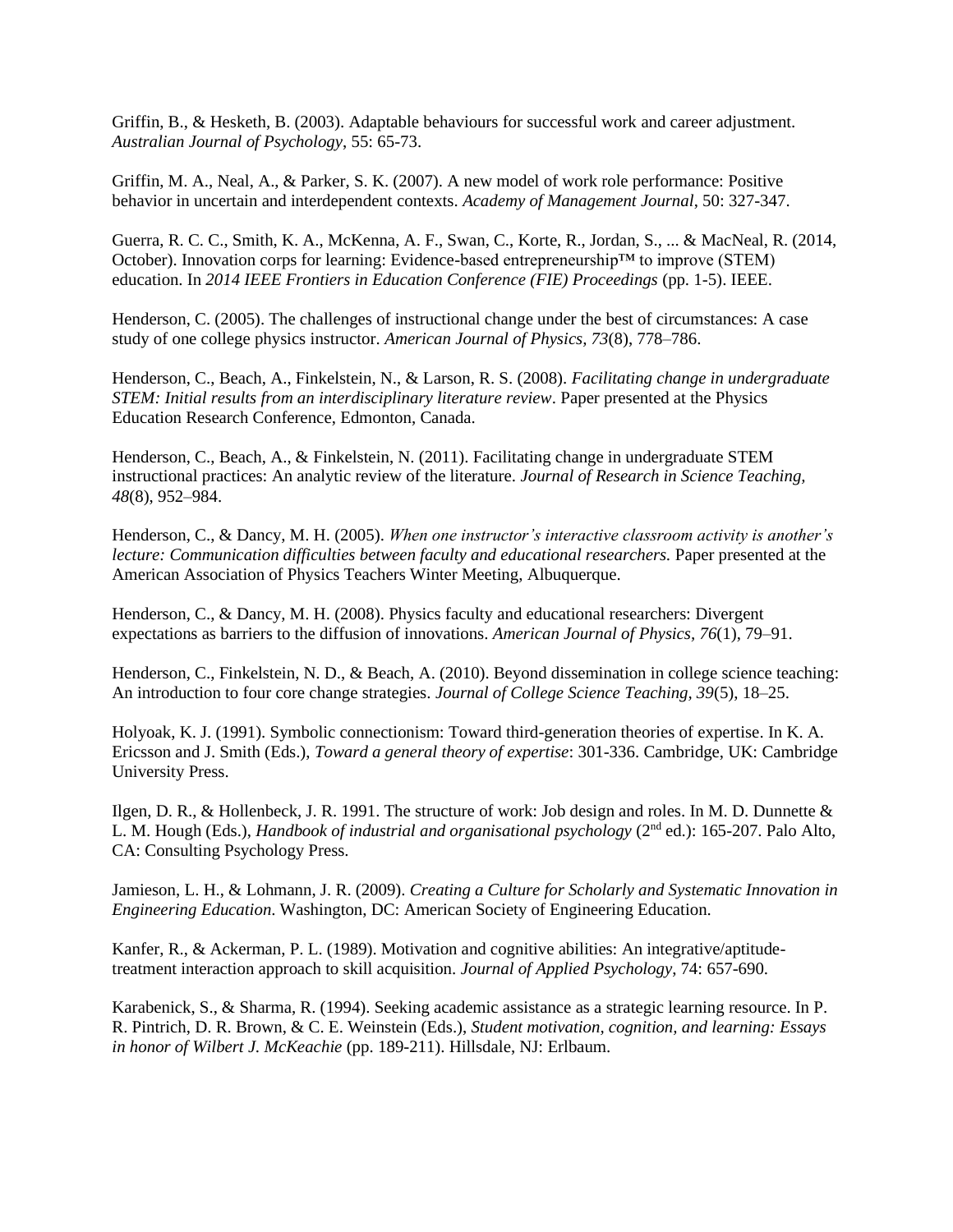Katehi, L., Banks, K., Diefes-Dux, H., Follman, D., Gaunt, J., Haghighi, K., ... & Wankat, P. (2004, June). A new framework for academic reform in engineering education. In *American Society for Engineering Education Conference Proceedings,* Salt Lake City, UT.

Kezar, A. J., & Eckel, P. D. (2002). The effect of institutional culture on change strategies in higher education: Universal principles or culturally responsive concepts? *Journal of Higher Education, 73*(4), 435–460.

King, R. (2008). *Addressing the supply and quality of engineering graduates for the new century*. Sydney, Australia: Carrick Institute.

Macey, W. H.; & Schneider, B. (2008). The meaning of employee engagement. *Industrial and Organizational Psychology*, 1: 3-30.

Mettetal, G. (2001). The what, why and how of classroom action research. *Journal of the Scholarship of Teaching and Learning, 2*(1), 6–13.

Murray, K., & Macdonald, R. (1997). The disjunction between lecturers' conceptions of teaching and their claimed educational practices. *Higher Education, 33*, 331–349.

Matusovich, H.; Paretti, M.; McNair L.; & Hixson, C. (2014) "Faculty motivation: A gateway to transforming engineering education," *Journal of Engineering Education,* vol. 103, no. 2, pp. 302-330.

National Academy of Engineering. (2005). *Educating the engineer of 2020: Adapting engineering education to the new century*. Washington, DC: National Academy of Engineering.

National Research Council. (2007). *Rising above the gathering storm: Energizing and employing America for a brighter future.* Washington, DC: National Research Council.

National Research Council. (2012). *Discipline-based educational research: Understanding and improving learning in undergraduate science and engineering.* Washington, DC: National Academies Press.

National Science Board. (2007). *Moving forward to improve engineering education.* Arlington, VA: National Science Foundation.

National Science Foundation. (2008). *Innovations in engineering education, curriculum, and infrastructure (IEEECI) NSF (08–542)*. Arlington, VA: National Science Foundation.

Nelson.Le Gall, S. (1981). Help-seeking: An understudied problem solving skill in children. *Developmental Review, I,* 224-246.

Nelson-Le Gall, S. (1985). Help-seeking behavior in learning. *Review of research in education* (Vol. 12, pp. 55-90). Washington DC: American Educational Research Association.

Nielsen, N. (2011). *Promising practices in undergraduate science, technology, engineering, and mathematics education: Summary of two workshops.* Washington, DC: National Research Council: Planning Committee on Evidence on Selected Innovations in Undergraduate STEM Education.

Norton, L., Richardson, J. T. E., Hartley, J., Newstead, S., & Mayes, J. (2005). Teachers' beliefs and intentions concerning teaching in higher education. *Higher Education, 50*, 537– 571.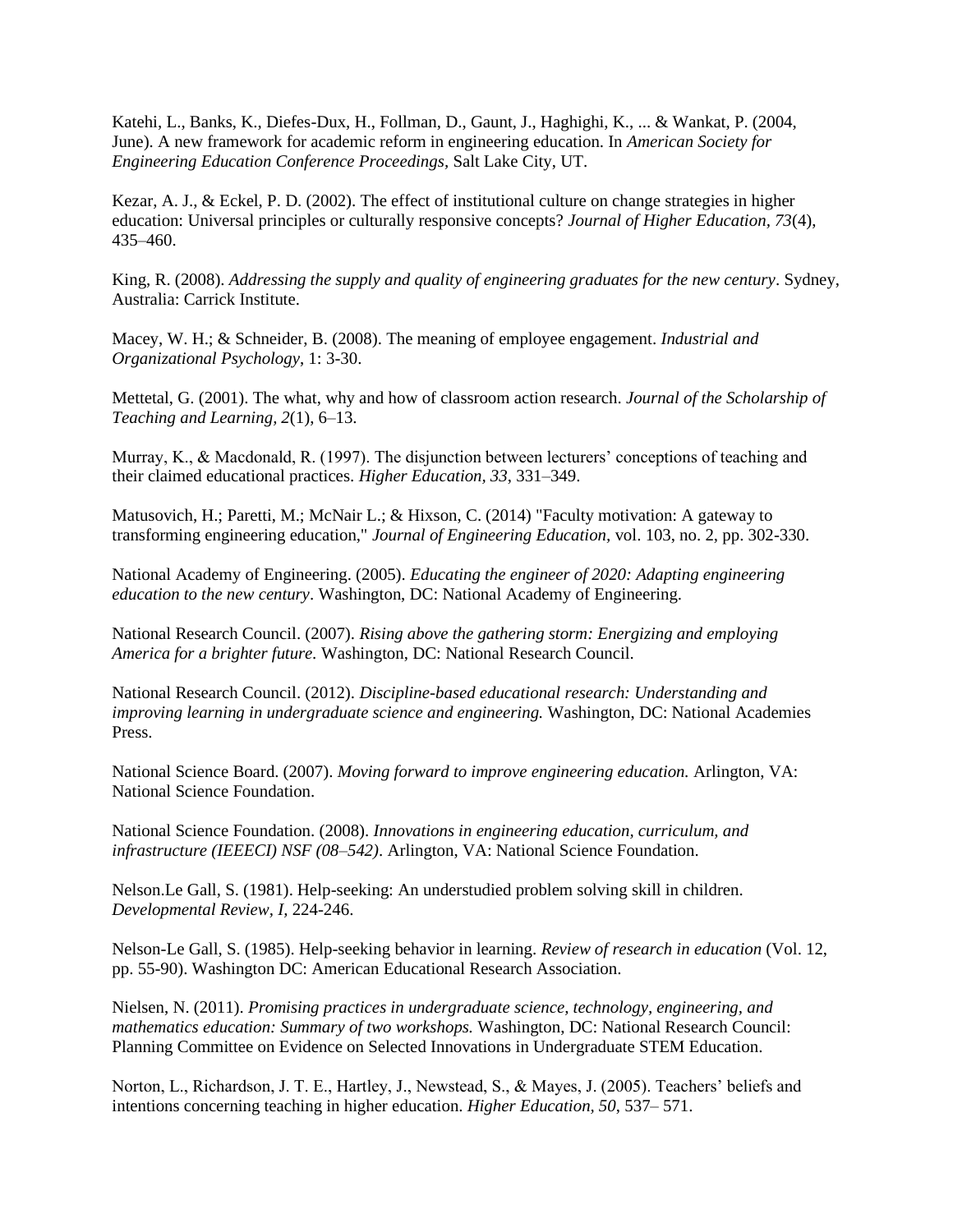Oakes, W.C., Coyle, E.J., & Jamieson, L.H., (2000). "EPICS: A Model of Service Learning in the Engineering Curriculum," *Proceedings of the ASEE Conference and Exhibition*.

Pavelich, M.J., Olds, B.M., & Miller, R.L. (1995) "Real-World Problem Solving in Freshman/Sophomore Engineering," in Gainen, J. and Willemsen, E., (Eds.) *Fostering Student Success in Quantitative Gateway Courses*, San Francisco, CA.: Jossey-Bass.

Pintrich, P. R. (2000). The role of goal orientation in self-regulated learning. In *Handbook of selfregulation* (pp. 451-502). Academic Press.

Ployhart, R. E., & Bliese, P. D. (2006). Individual ADAPTability (I-ADAPT) theory: Conceptualizing the antecedents, consequences, and measurement of individual differences in adaptability. In C. S. Burke, L. Pierce, & E. Salas (Eds.), *Understanding adaptability: A prerequisite for effective performance within complex environments*: 3-39. Amsterdam: Elsevier.

President's Council of Advisors on Science and Technology (PCAST). (2012). *Engage to excel: Producing one million additional college graduates with degrees in science, technology, engineering, and mathematics.* Washington, DC.

Prince, M., & Felder, R. M. (2006). Inductive teaching and learning methods: Definitions, comparisons, and research bases. *Journal of Engineering Education, 95*(2), 123–138.

Prosser, M., & Trigwell, K. (1999). *Understanding learning and teaching: The experience in higher education.* Buckingham, UK: Society for Research into Higher Education.

Pulakos, E. D., Arad, S., Donovan, M. A., & Plamondon, K. E. (2000). Adaptability in the workplace: Development of a taxonomy of adaptive performance. *Journal of Applied Psychology*, 85: 612-624.

Pulakos, E. D., Schmitt, N., Dorsey, D. W., Arad, S., Borman, W. C., & Hedge, J. W. (2002). Predicting adaptive performance: Further tests of a model of adaptability. *Human Performance*, 15: 299-323.

Reynolds, T. S., & Seely, B. E. (1993). Striving for balance: A hundred years of the American Society for Engineering Education. *Journal of Engineering Education*, *82*(3), 136-151.

Schraw, G., Dunkle, M, Bendixen, L, & Roedel, T. (1995). Does a general monitoring skill exist? *Journal of Educational Psychology, 87,* 433-443.

Schneider, W., & Pressley, M. (1997). *Memory development between 2 and 20.* Mahweh, NJ: Erlbaum.

Scott, W. R., & Davis, G. F. (2015). *Organizations and organizing: Rational, natural and open systems perspectives*. Routledge.

Seely, B. E. (1999). The other re‐engineering of engineering education, 1900–1965. *Journal of Engineering Education*, *88*(3), 285-294.

Seely, B. E. (2005). Patterns in the history of engineering education reform: A brief essay. *Educating the engineer of 2020: Adapting engineering education to the new century*, 114-130.

Seymour, E. (2002). Tracking the processes of change in US undergraduate education in science, mathematics, engineering, and technology. *Science Education*, *86*(1), 79-105.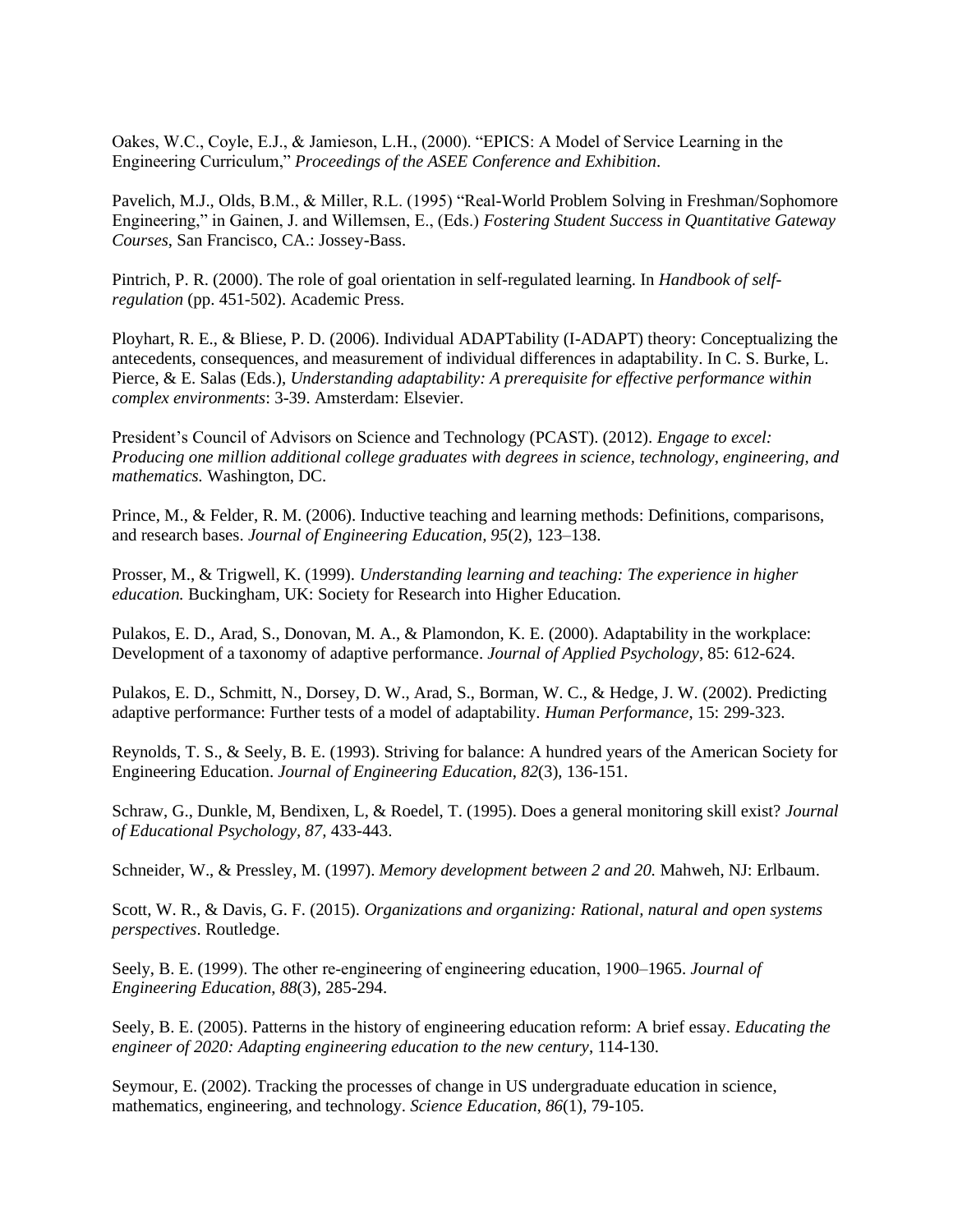Seymour, E., DeWelde, K., & Fry, C. (2011). *Determining progress in improving undergraduate STEM education: The reformers' tale*. Washington, DC: National Academy of Engineering. Retrieved from http://www.nae.edu/?ID526293

Shoss, M. K.; Witt, L. A.; & Vera, D. (2012). When does adaptive performance lead to higher task performance? *Journal of Organizational Behavior*, 33: 910-924.

Sonenshein, S. (2010). We're changing—or are we? Untangling the role of progressive, regressive, and stability narratives during strategic change implementation. *Academy of Management Journal*, 53: 477- 512.

Smith, K.A (2004). *Teamwork and Project Management*, 2nd ed., New York, N.Y.: McGraw-Hill.

Smith, K.A., Sheppard, S.D., Johnson, D.W., and Johnson, R.T. (2005) "Pedagogies of Engagement: Classroom-based Practices," *Journal of Engineering Education, 94*(1), pp. 87–101.

Stokes, C. K.; Schneider, T. R.; & Lyons, J. B. (2010). Adaptive performance: A criterion problem. *Team Performance Management*, 16: 212-230.

Thompson, J. D. (2003). *Organizations in action: Social science bases of administrative theory*. Transaction publishers.

Walker, E.A. (1989) *Now It's My Turn: Engineering My Way*. New York: Vantage Press.

Wankat, P. C. (2004). Analysis of the first ten years of the Journal of Engineering Education. *Journal of Engineering Education*, *93*(1), 13-21.

Weiner, B. (1986). *An attributional theory of motivation and emotion.* New York: Springer-Verlag.

Wejnert, B. (2002). Integrating models of diffusion of innovations: A conceptual framework. *Annual Review of Sociology, 28*, 297–326.

Winne, P. H., & Hadwin, A. F. (1998). Studying as self-regulated learning. In D. J. Hacker, J. Dunlosky, & A. Graesser (Eds.), *Metacognition in educational theory and practice* (pp. 277-304). Hillsdale, NJ: Lawrence Erlbaum

Wiedow, A., & Konradt, U. (2011). Two-dimensional structure of team process improvement: Team reflection and team adaptation. *Small Group Research*, 42: 32-54.

Wolters, C., Yu, S., & Pintrich, P. R. (1996). The relation between goal orientation and students' motivational beliefs and self-regulated learning. *Learning and Individual Differences, 8,* 211-238.

Zimmerman, B. J. (1986). Development of self-regulated learning: Which are the key subprocesses? *Contemporary Educational Psychology, 16,* 307-313.

Zimmerman, B. J. (1989). A social cognitive view of self-regulated learning and academic learning. *Journal of Educational Psychology,* 81(3), 329-339.

Zimmerman, B. J. (1990). Self-regulated learning and academic achievement: An overview. *Educational Psychologist, 25,* 3-17.